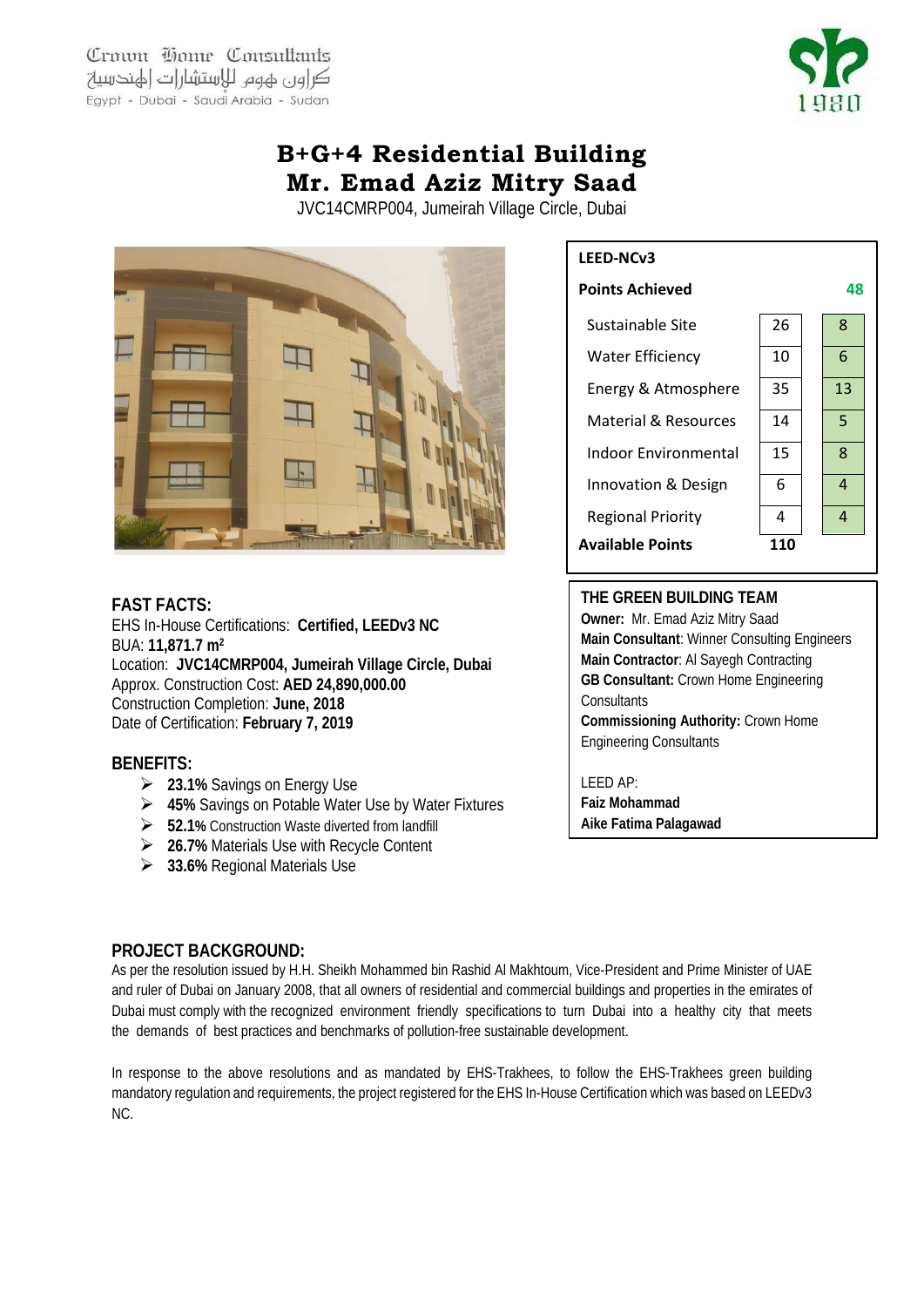

# **MR. EMAD AZIZ MITRY SAAD RESIDENTIAL BUILDING**

#### **DESIGN**

The building owner has created sustainable facility by incorporating sustainable designs and measures which can help the occupant's saves energy throughout the life of the building. The owner has envisaged tranquil and livable buildings dual with vitality or serenity and environmentally friendly residential building and have created the same.

## **LIFESTYLE**

Welcome to a world of style and elegance combined with comfort and accessibility of Dubai, one of the fastest growing modern metropolis of the region. Exceptionally designed and laid out apartments located at Jumeirah Village Circle, Dubai, centrally located with ready access to all the amenities and facilities to make your leisure moments memorably enjoyable and fulfilling.

# **GREEN BUILDING FACT SHEET**

#### **SUSTAINABLE SITE:**

- $\triangleright$  During constructions, the Construction Team has formulated an appropriate plan and implemented erosion control measures relevant to the site. Such as stabilization of site entrance, dust control by watering, temporary fencing, protection of excavated soil, proper storing of construction materials and proper segregation of constructions waste, etc. for preventing the site erosion.
- The Mr. Emad Aziz Mitry Saad Residential Building has provided car parking spaces in the basement floor and has access to street parking spaces adjacent to the plot. a
	- Assigned several Car Parking for low-emitting fuel efficient (LEFE) or hybrid car.
	- Assigned several car parking for car / van pool.
- **100%** of the car parking spaces provided within the plot are covered by the building.
- **100%** Roof material has been painted with coatings having SRI of 103.

#### **WATER EFFICIENCY:**

The project installed efficient sanitary wares with low flush and flow rates which gives the project **45%** water savings.

#### **ENERGY & ATMOSPHERE:**

- The project is estimated to achieve **23.1%** annual energy savings through installation of the following:
	- Efficient building envelope. Wall, roof and glazing are having higher u-value.
	- Installation of highly efficient Dx units with high EER value.
	- FAHU with heat recovery having 70% efficiency.
	- Installation of LED lights
	- Installation of lighting control such as motion/occupancy sensors in the common areas and timer control for external lighting.
- **100%** Use of environment friendly refrigerant R410 as refrigerant.
- $\triangleright$  The project HVAC equipment & lighting control has been commissioned and tested and balanced.
- $\triangleright$  Additional energy meter has been added for FAHU load for monitoring and verifications purposes.